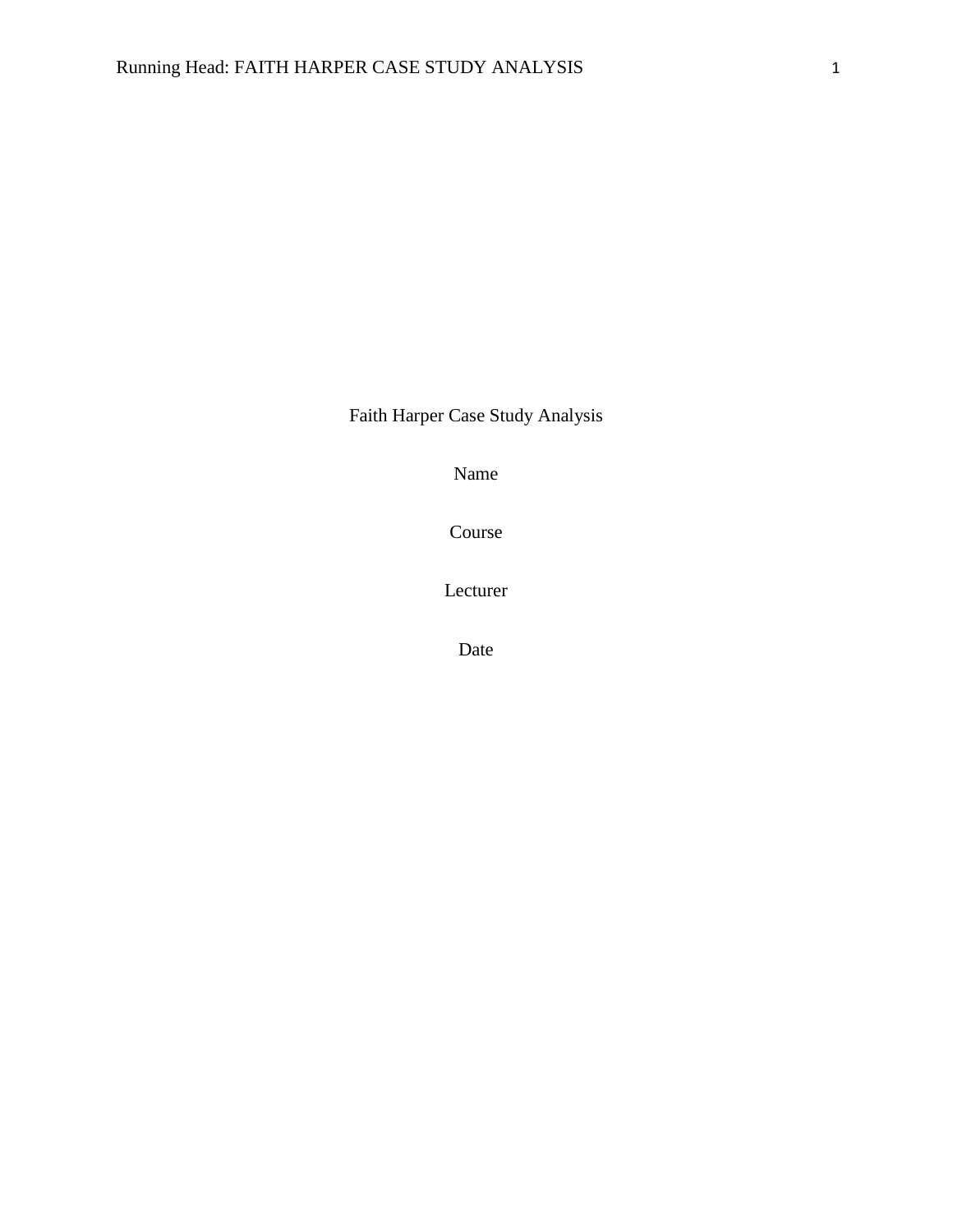# **Introduction**

Domestic violence is quite prevalent in many communities. It can be described as a case where on spouse turns on the other and causes them distress physically, mentally or emotionally. In some cases, domestic violence is accompanied by cases of sexual domination, abuse or even rape (Cefrey, 2009). In some escalated cases, the violence is extended to the children in that relationship. Victims of these cases are referred to safe shelters where they are kept away from their abusive spouses. In the shelter, they are accorded psychological help to cope and move on from such abusive relationships. Additionally, they receive legal help in seeking justice against their abusive spouses, custody of their children and other services. Victims in the shelters are given a push to get back to life where they are assisted to get jobs and subsidized housing among others (Cefrey, 2009).

Social services are put in place by the government to help victims of such relationships. The most common is child protective services. This agency helps children that are caught in between the violence between the spouses (Chui & Wilson, 2006).

This case study looks into the life of a victim of domestic violence and sexual abuse. It critically looks at the key players in the entire journey of the victim. It looks at the key facts that the players in the case are involved in. Moreover, there is the look into the challenges, themes and issues and possible solution to such cases in the future.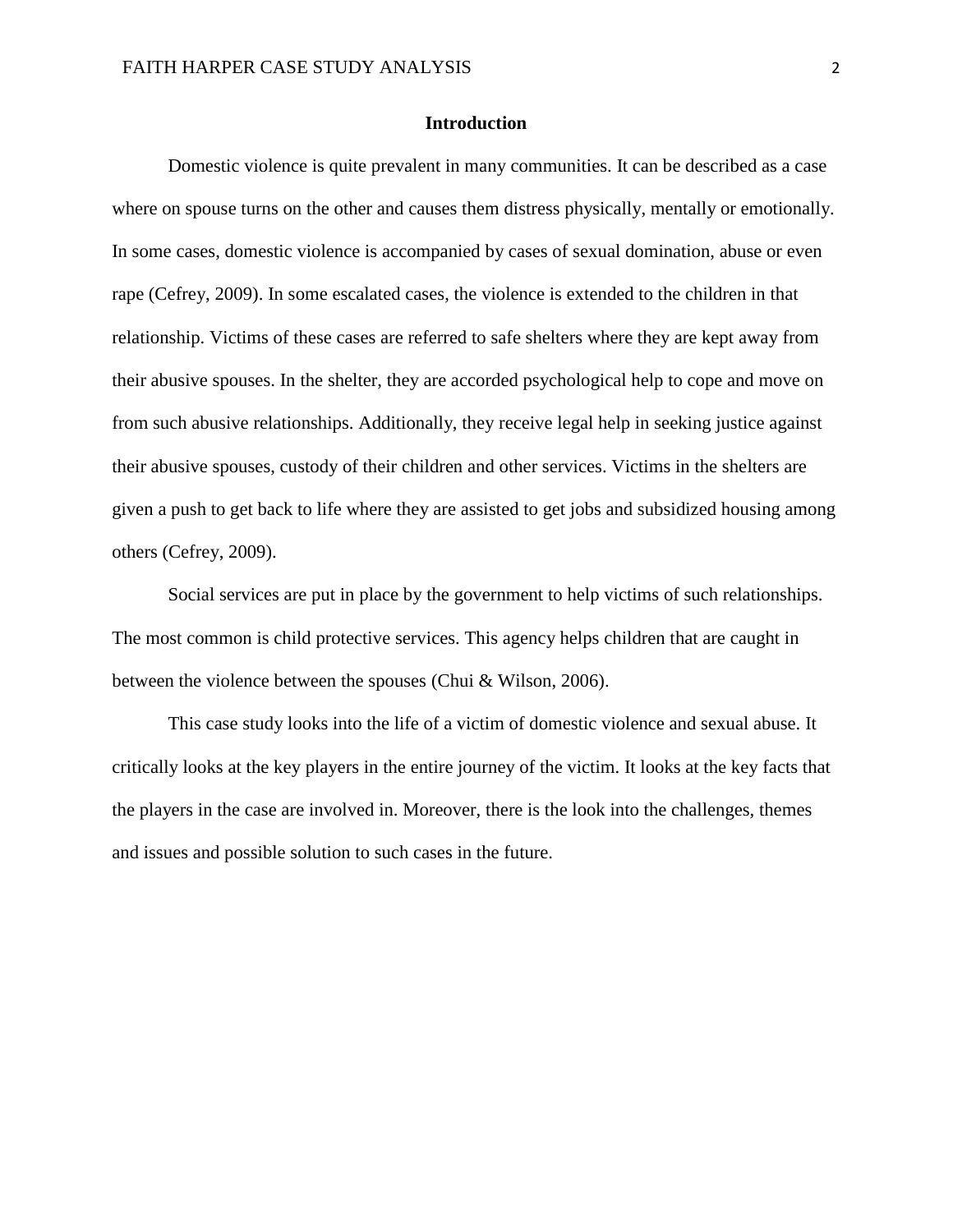# **Identifying the Critical Facts**

# **The key players in the case**

## **Victims**

### *Faith Harper*

Faith is the main player in this case study. From the script it is quite evidence that she was a victim in both a personal and communal way (Weiss, 2004). Faith was married to Bob Harper. Her husband, after she relocated to the United States started dominating over her. The abuse on Faith started light but later escalated to other levels of abuse. Faith Harper is a mother of two very young children from her marriage with Bob.

Faith's major role in the case study is that she is the victim. She is sexually abused by her husband. Her husband had fantasies that led him to continually dominate Faith in bed. Additionally, he occasionally rapes her and forces her in his sexual fantasies without her consent. Faith also faces physical abuses from her husband. She reported that she was constantly being beaten by her husband at least weekly. Moreover, Faith reported that Bob twice choked her and forcefully took her toddler from her.

Faith Harper reported that she experienced her husband sexually abusing her children. As such, she suffers as a mother seeing her husband abusing her first born son. Additionally, she suffers for her children after Bob took over their custody and neglected them. Faith was evidently distraught as she witnessed the deterioration of her children's health and their general wellbeing during one of their visitations. She is also a victim of the system. Generally, most people that are responsible in ensuring her wellbeing and that of her family neglect her or turn a blind eye on her tribulations as a mother and a wife. Child protection services do not hear her out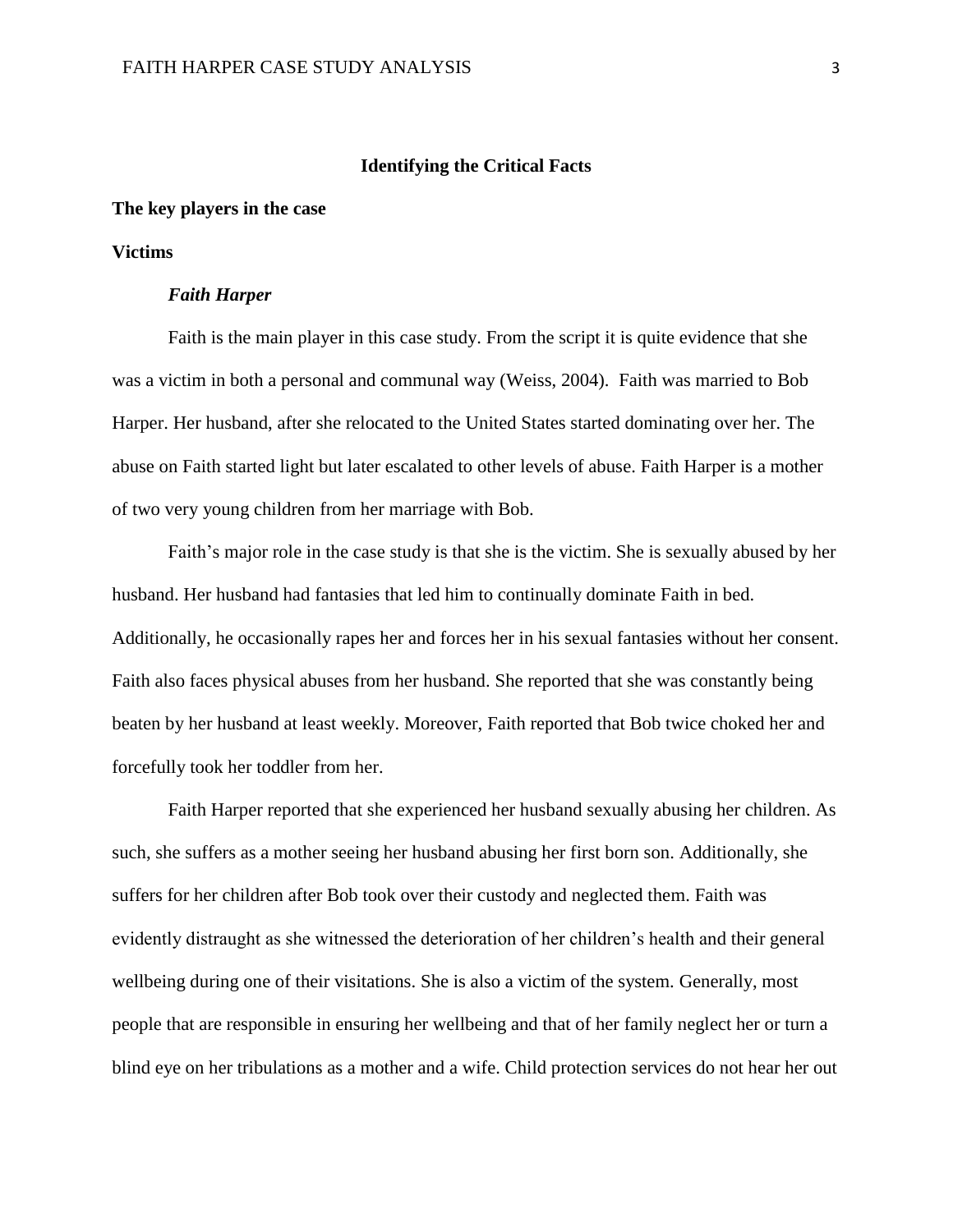on the complaints she has on her abusive marriage. More so, they also turn a blind eye when she complains on the state of her kids. The Social worker responsible assumes her as a mental case and therefore, dismisses her complains.

Although she temporarily got temporary custody of her children, got a divorce and had a personal protection order (PPO) approved, the legal department did not do Faith any favor. Her custody was overrun days later on some unsound reasons. Additionally, in the end she was denied overall custody over her sickly child. Moreover, she had to sack her appointed legal representative for negligence. She claimed that he once slept during a proceeding in court that had been filed on her behalf.

Due to the numerous abuses by her husband on her, Faith suffered a lot of physical and psychological strains. She was labeled a mad woman by her husband, their neighbors, the police, social workers and the children protective services. Such discriminatory remarks were unproved and based on what Bob told people. Evidently, she was a victim of racial discrimination based on her skin color and origin.

During her legal battles, she was forced into a psychological analysis. From her assigned case manager, it was evident that the tests were biases. The tests did not take into consideration her different cultural background. Additionally, most of the services to her were given with the perception that she was of unsound mind. Her medical career came to an end once she arrived in the United States. Here, her medical career was not recognized forcing her to do odd jobs. Consequently, she was subjected to some kind of personal ego problems since in Kenya she was a highly respected member of the society. Additionally, she has trouble adapting to the life in the US and the laws. She had to be taught on her rights to discover that she was being domestically abused by her husband.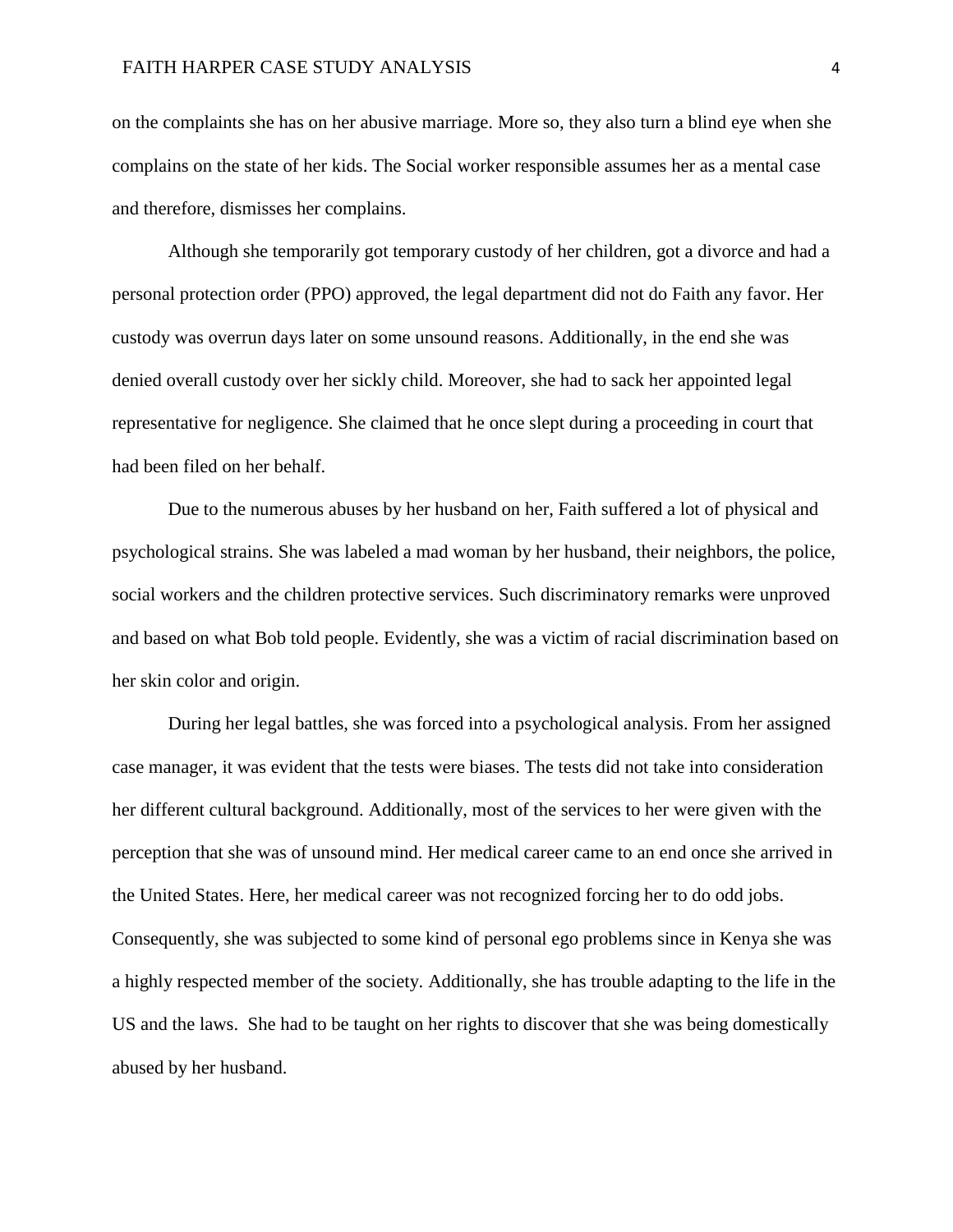In the end, Faith was diagnosed with HIV. She was observed to have become withdrawn and desperate. She is said to have had no idea on how she was infected with the virus with her husband having tested negative. Nonetheless, both her children were diagnosed to have been infected. Her youngest daughter, like herself, showed full blown symptoms of HIV. Being HIV positive was one among many reasons as to why the Shelter had to let her go. Additionally, it made her custody legal battles more difficult.

From the above, Faith is the major victim in the case. Some of the key facts are that she suffers from manipulation, domestic violence, and sexual abuse, racial and social discrimination. She is a victim of negligence and discrimination from government services and agencies. She is also a victim of HIV/AIDS.

#### *Children*

From the case, the children are also victims (MacGee, 2000). Key facts about them are that they suffer from negligence, sexual and physical abuse and HIV/AIDS.

Faith's children are in the center of all the violence in the Harper family. Faith reported that her eldest child was sexually assaulted by his father. Additionally, they are present when their mother is being beaten by bob. From these experiences, they face some trauma that would most likely affect them in the future.

They are also the worst victims of the custody battles. At first they are forced to live with their grandmother, Bob's mother. The youngest is caught in a battle where Bob snatched her from her mother. They are forced to their grandmother's house after this. Later, for three days they stay with their mother. They are forced to move back with their father after a custody ruling is overturned. On one instance, they are forced to sleep in a chapel with their mother after she flees her home fearing for her life. They sleep under blankets offered in the chapel.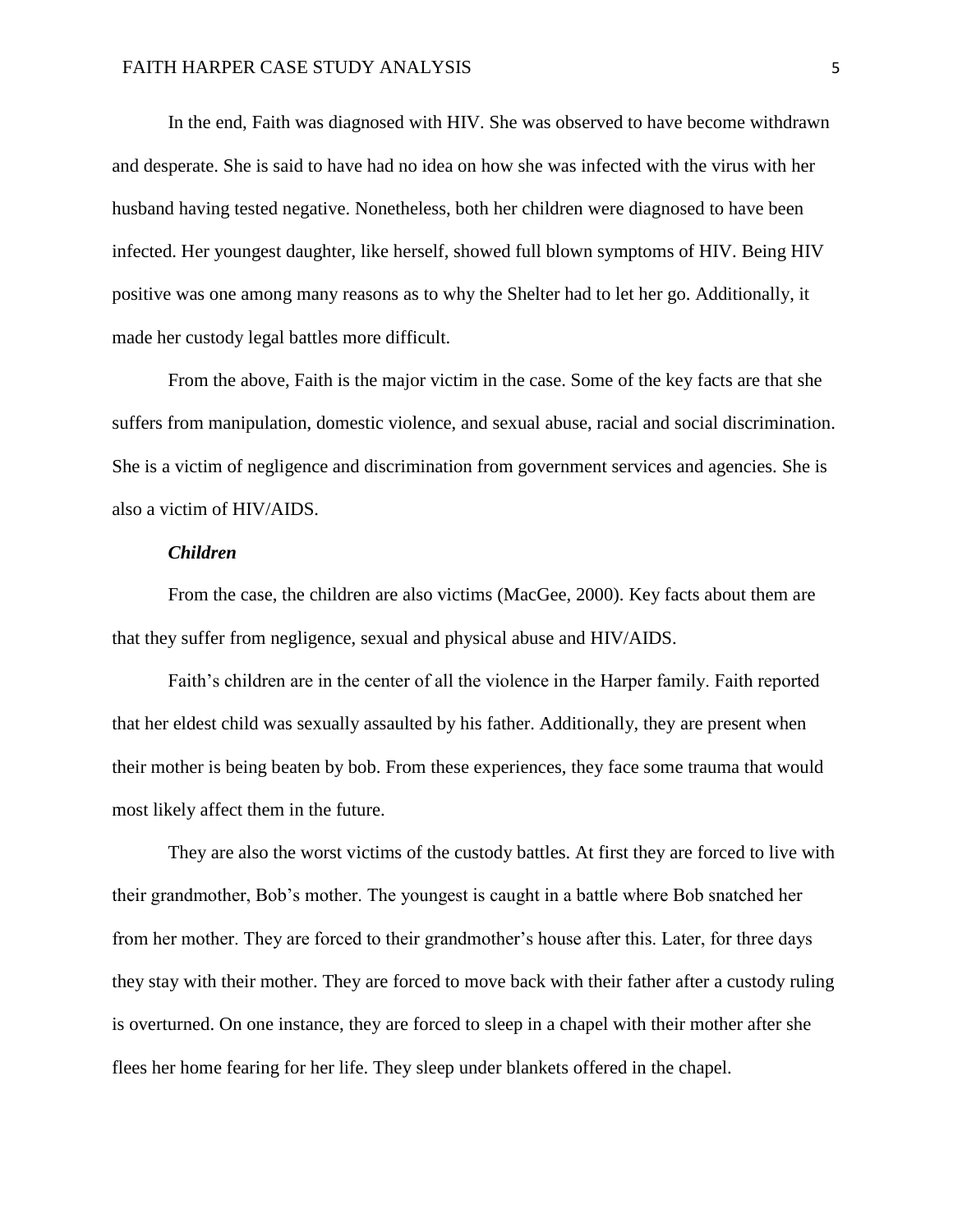The children undergo a lot of suffering when they are left with their father. Evidently, Bob failed to take good care of them. They end up being dirty and unhealthy. They occasionally visit their mother on visitation days when they are dirty and smelling of urine. The eldest son is seen to have a dental problems is unable to eat properly. It is evident from this that Bb did not accord to them the necessary medical care they deserve.

They children are deprived of motherly care when they are separated from their mother in a custody ruling. They crave this love as is evident when the eldest child cringes onto his mother, Faith, on one of the visitations arranged by the CPS. The CPS further pushes this deprivation when they ask Faith not to parent and care for them. She was not to feed, wipe their noses or even change the children's diapers. They would mostly stay with dirty diapers that were hazardous for the children.

The children suffered nutritionally and health wise. The youngest child was not allowed to be breastfed as she was separated from her mother. The eldest son was not taken to a dentist despite having obvious dental problems. Additionally, after their diagnosis with HIV, they were not allowed to have motherly care.

Key factors and roles

## **Abusers**

#### *Bob Harper*

The role of Bob in the case is that he is the main abuser. Key facts about him are that he is sexually and physically abusive to his wife and children. He is racist as he paints his wife as mentally unstable by playing with the fact that she does not know the legal and service systems in the US. Additionally, he is the master of deceit by lying about his wife's condition.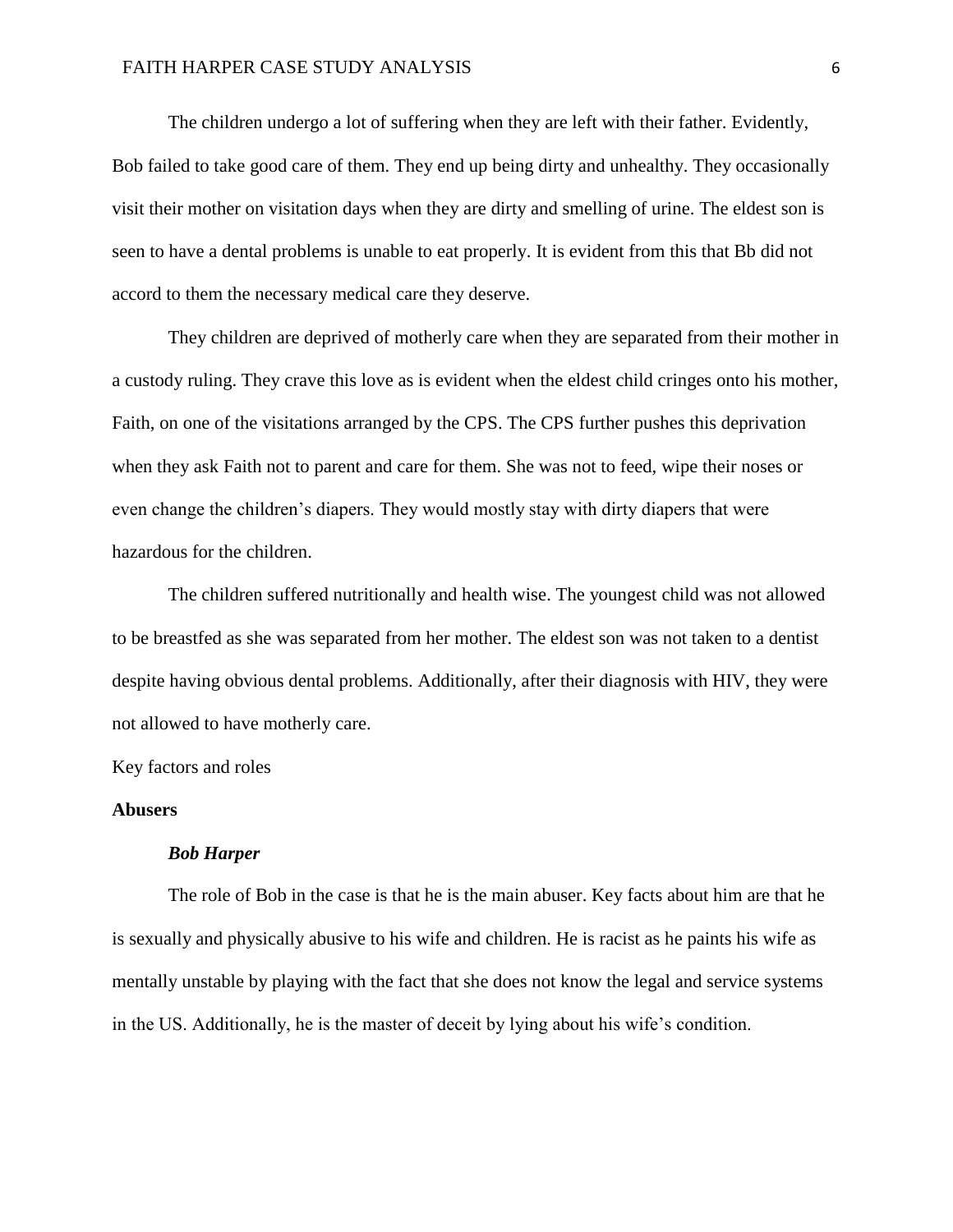# FAITH HARPER CASE STUDY ANALYSIS 7

Bob Harper was Faith's abusive husband. He was also the father to her two children. After he married Faith and moved back to the United States, Bob started his successive abuses on his African wife. He would beat her senseless almost weekly. More so, he restricted her from working, meeting and talking to people. Bob also restricted the number of times Faith left the house if she ever did leave. Bob labeled his wife a "crazy" woman to people around them. Due to her differences in culture his story was easily believable. Additionally, he even had the police and other government agencies believe him. Bob was obviously the kingpin in the discrimination against his wife by all the people she interacted with.

Bob would occasionally force his wife in sexual acts of bondage and sadomasochism. Cases of rape were also very predominant in the Harper home. Even though he stopped the sexual fanatism when their children were born, the physical beatings did not cease. It is reported that Bob also sexually abused his son making Faith watch as her showed her how a father should love their child.

In the case study, Bob is portrayed as a manipulative person. He was able to turn his mother against his wife. His mother took in the children after he had physically snatched them from his wife. Bob had, moreover, spread false rumors labeling his wife crazy to his neighbors and friends. The rumor was so profound that even the police and a nurse a local hospital were convinced they were true.

Faith's husband was also able to overturn a custody case that had ruled against him. He filed a petition that Faith would most likely flee the country with the kids. This was despite the fact that she had no money for the tickets and their children had no passports. He finally got his wish when he was granted full custody of the children that served as the last straw for his wife.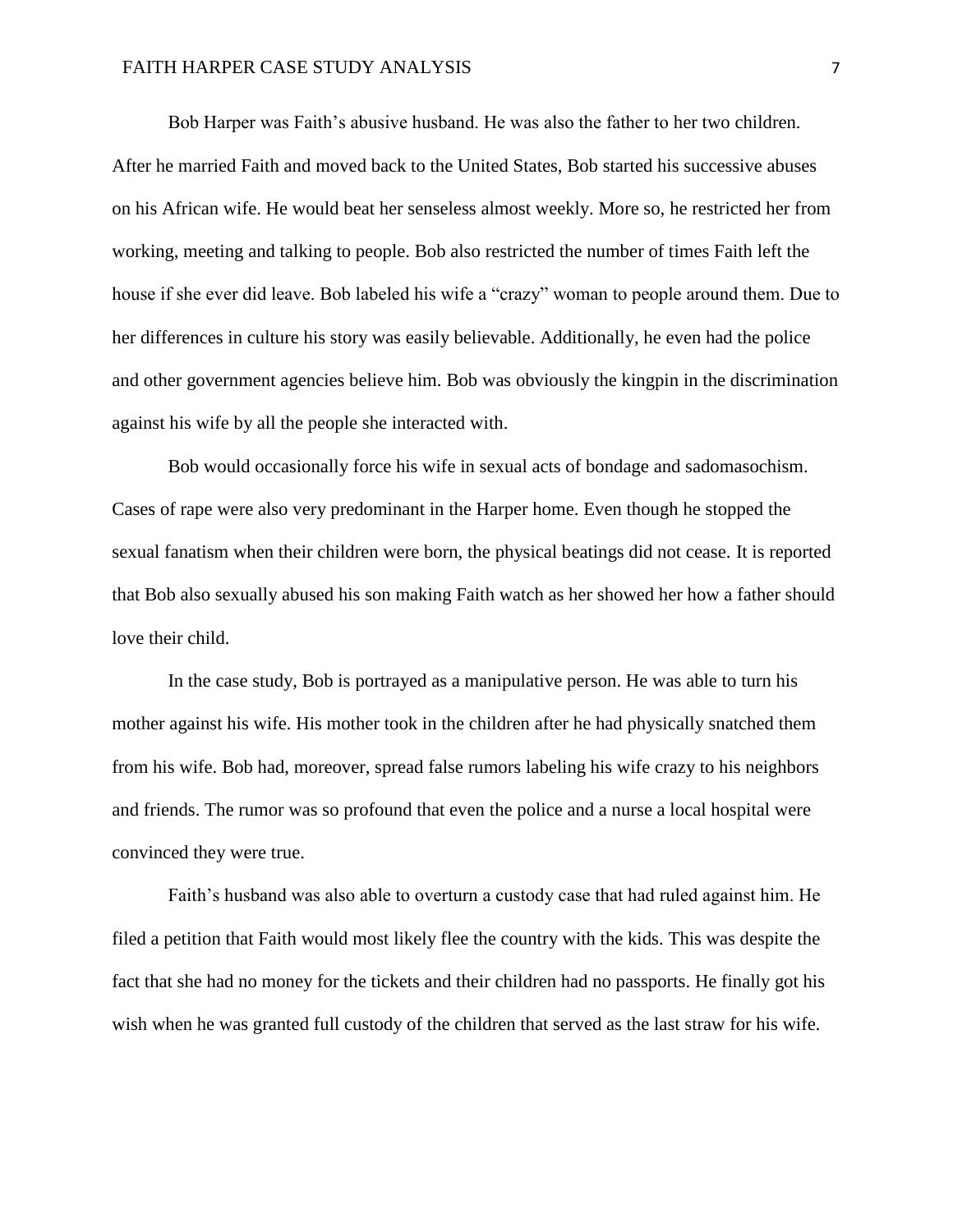Despite the spirited custody battles for his children, Bob did not take good care of the children. It was reported that on visitation days, the children appeared in dirty and urine ridden clothes. Additionally, he did not offer the children the medical attention they needed. The eldest child was noted to have had dental problems that affected how he chewed food.

# **Government Agencies and Assistance Programs and Shelters**

## *Neighbors, the community and the Church*

Faith neighbors and surrounding too had to role to play in the case study. They are portrayed to have been easily manipulated by Bob in believing that she was mentally unstable. Additionally, due to her origin, culture and skin color, they did not try to investigate on the truth of the matter. They also could not report any damage they thought was happening to Faith. They had made their conclusion, based on racial basis that Faith was crazy. They would have been of great help had they reported cases of alleged abuse on faith to the authorities. Moreover, they also failed to notice the bad state that Bob kept his children in while Faith lost custody and was at the shelter.

The church also had a role to play in this case study. It was Faith's church minister who was called and was helpful in helping Faiths case. Also, the night she fled from her house at night, she spent the night at chapel. At the chapel, she could access some basic requirements for her and her children to take them through the night. The chapel had blankets and was safe for them to spend the night there.

# *Police*

The police, in addition, played a major role in the life of the Harpers. They are the ones who would respond to distress call from Faith once her husband became overly abusive to her and her children. However, the police also fell to the false stories told by Bob about Faith's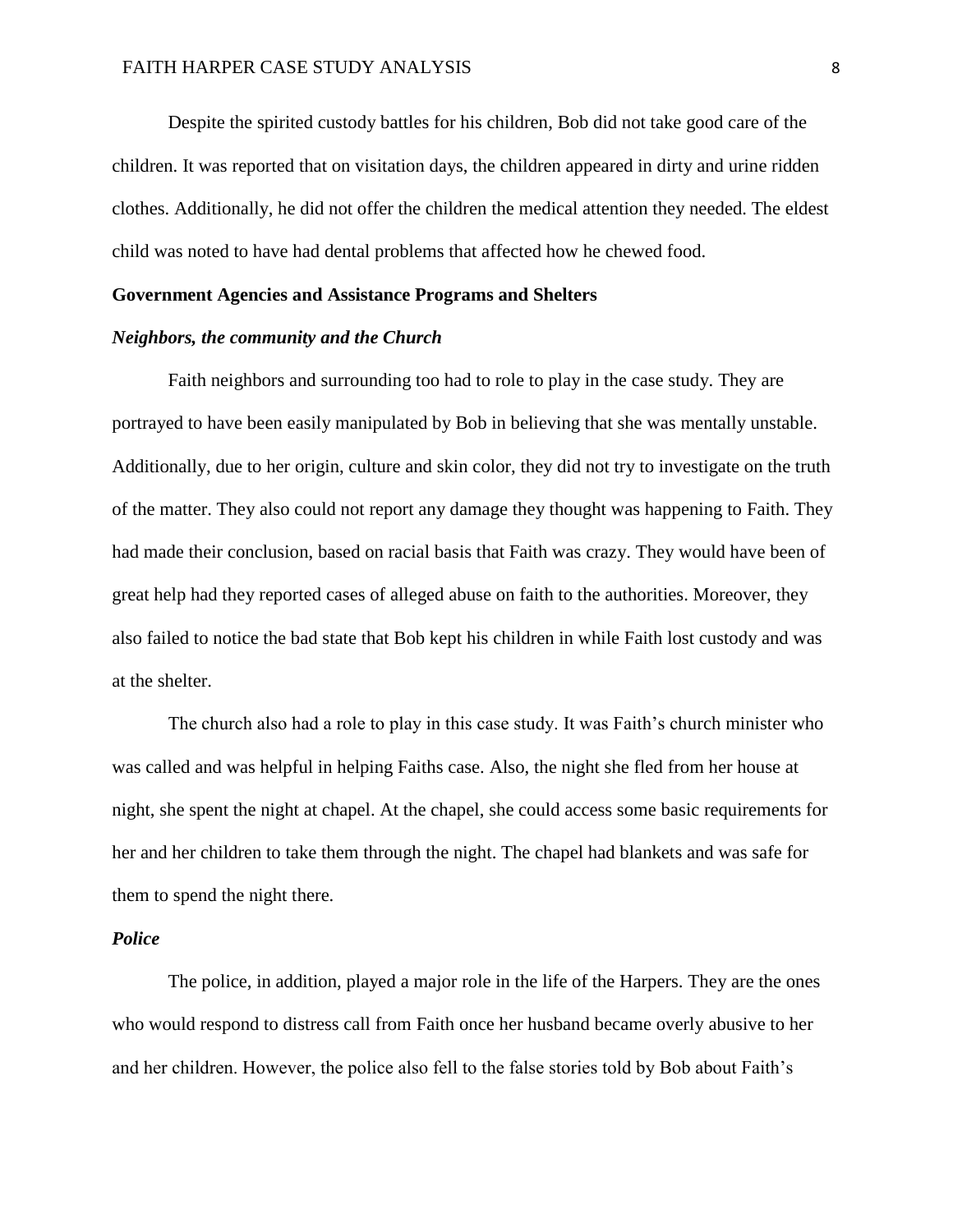mental condition. Consequently, they stopped responding to her calls. They also advised Bob to keep her in check and prevent her from making such calls to them. On one accession it was a police officer who came to issue faith with impatient psychiatric committal. The police officer drove her to the local hospital and left her there for assessment and admittance.

# *Author, Case Officers and the Shelter*

The case manager assigned to Faith on her arrival at the shelter plays a key role in ho the case developed. The officer who is a social worker was from the beginning very helpful to Faith. She sympathizes and empathized with her. The worker goes to great lengths to ensure that Faith understood that domestic violence was legally not acceptable in the United States. Additionally, she took her case personally and gave her the required advice on matters that arose during her stay at the shelter.

The case manager went to great lengths to ensure that justice was served for Faith. She was always petitioning the child protective services to return the children to Faith citing the incompetence and negligence of their father, Bob. The author was also among the team that went to fetch the children from Bob after the first custody victory in court. Moreover, Faith's case manager contacted different legal agencies for them to look at Faith's case and offer their legal services to her. She was reprimanded by her manager for going too far in helping Faith's case.

The shelter offered Faith a safe haven after she fled her abusive marriage. They offered to assist her seek legal action against her husband. The shelter staff also helped her fight the legal battle to get custody of her two children. They succeeded once and took her there personally to pick her children. The shelter offered Faith psychological help so that she could cope with the traumas of domestic and sexual abuse.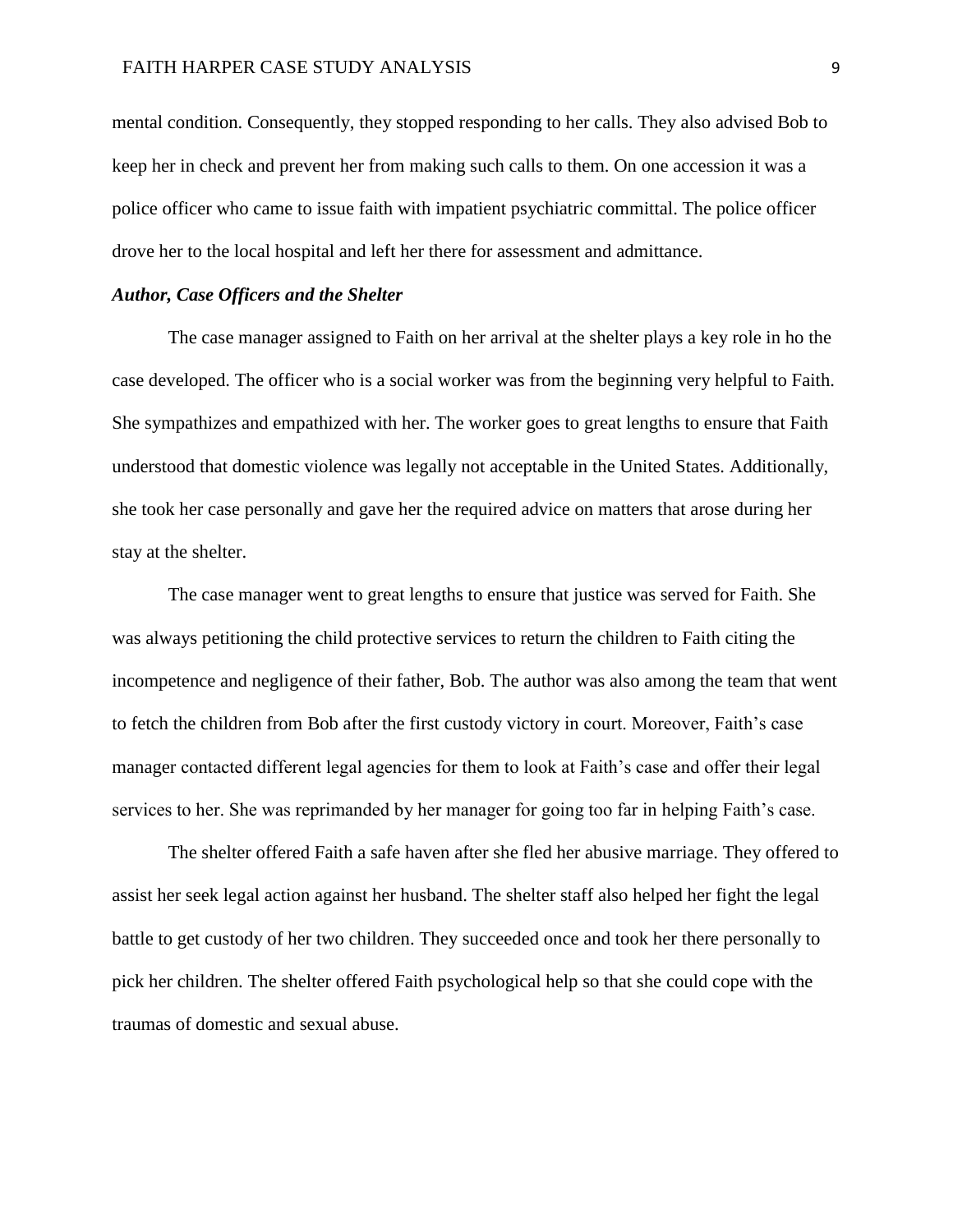# *Child Protective Services*

Faith frequently called CPS when she witnessed her husband abusing her two-year-old son. However, the agency took little interest in her case. They seemed to have some kind of discrimination against her. When she left home for the shelter and her children taken from her, the agency also did not want to hear her out. The social worker assigned to her case seemed to have shut her out and ignored anything she said against her abusive husband. CPS also cut short the visitation tie between Faith and her children from six to two weeks weekly. When she proved in court that her husband was abusive to her, the only move to her aid was to increase the visitation time back to six hours between her and her children. They did not take any action to return the children to her despite the PPO issued by the court.

Additionally, CPS acted inhumanly by failing to take the elder child to a dentist despite faith noticing he had a decayed tooth and had difficulties chewing. The responded to her protest by directing her not to change the children's diaper, wipe their notice or even feed them. She was not to change diaper even when one child has a case of diarrhea. More so, child protective services officers seemed not to care that Bob had neglected the children. This was despite evidence that the children were dirty and their health not good.

#### **Analysis**

From the case study, the key players in the case study are the victims (Faith and her children). The abuser is Faith's husband, Bob. Other key players are the case manager in charge of Faiths case, the staff and officials of the shelter she fled to.

The critical facts of each player have been discussed and described in detail against each player. From the above breakdown, critical facts have been noted to be the existence of domestic and sexual abuse and discrimination (racial and cultural) against Faith for her African roots.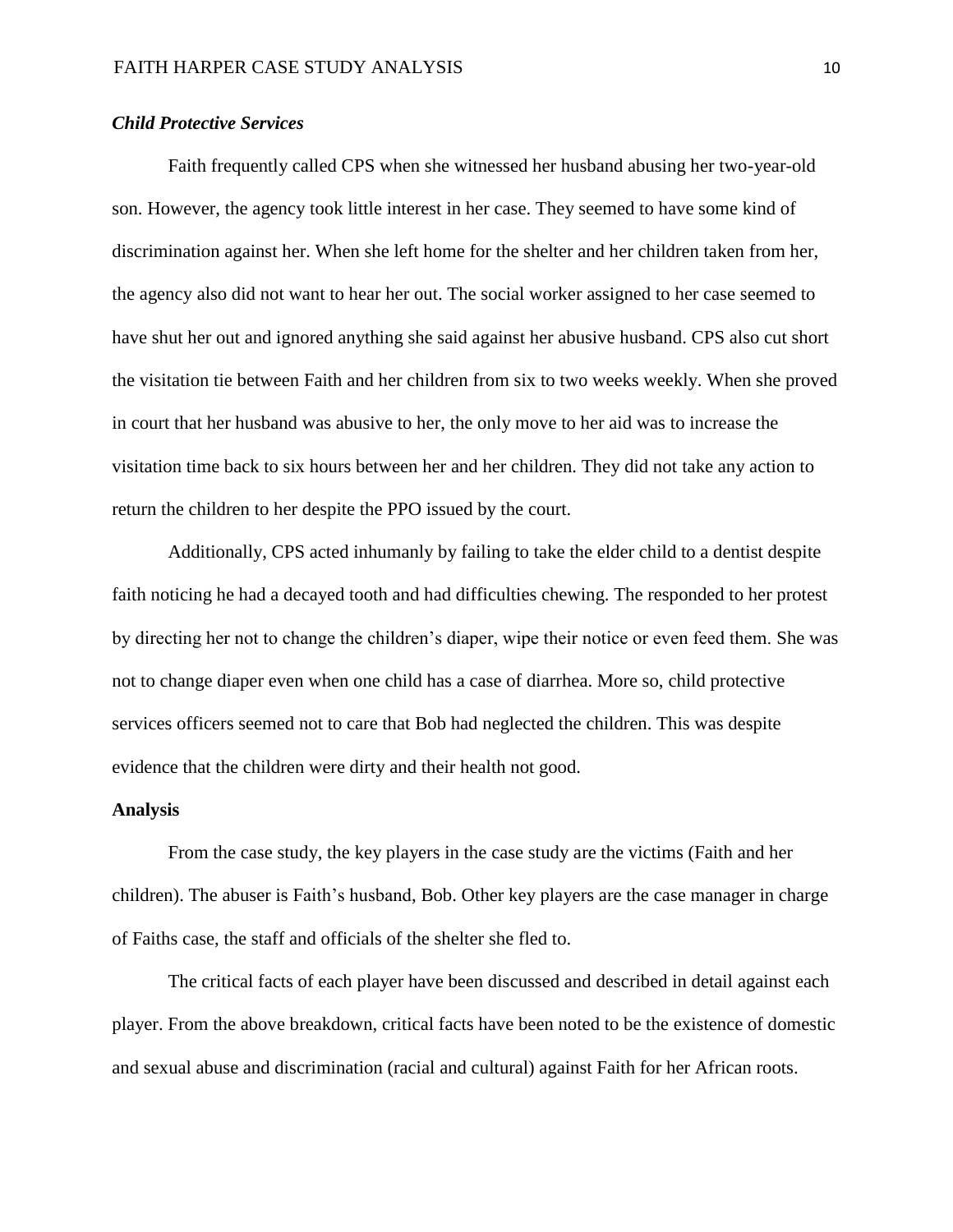More so, there are cases of negligence both by the CPS and Bob, who is the father to the children.

# **Identifying the Underlying Themes and Issues**

# **Domestic Violence**

On a personal level, faith Harper is a victim of domestic violence. She was constantly being beaten by her husband. She reported that her husband choked or beat her at least once weekly. Her husband, Bob, is the abuser. He started light and once he had gained control over her he started beating her. He controlled her way of life. He decided who she befriended, where and when she went and what she did. As a family, the Harpers are all affected. Bob is the abuser and Faith is the primary victim. The children suffer indirectly when their mother eventually flees from their abusive father.

In the communal context, the society knows that Bob beats his wife. However, they do nothing since Bob had told them that Faith was crazy woman. The community sympathizes with Bob for having married a mad woman.

The child protective services, the police and the department of justice are the organizations in the case study. The police at first responded to Faith calls of distress but stopped after learning that she was 'crazy'. The court system establishes that Bob is abusive after evidence of choking is produced by Faith. The judge offers faith a personal protection order restraining Bob from ever beating her. CPS has evidence of abuse by Bob but still grant custody of the children to him (Weiss, 2004).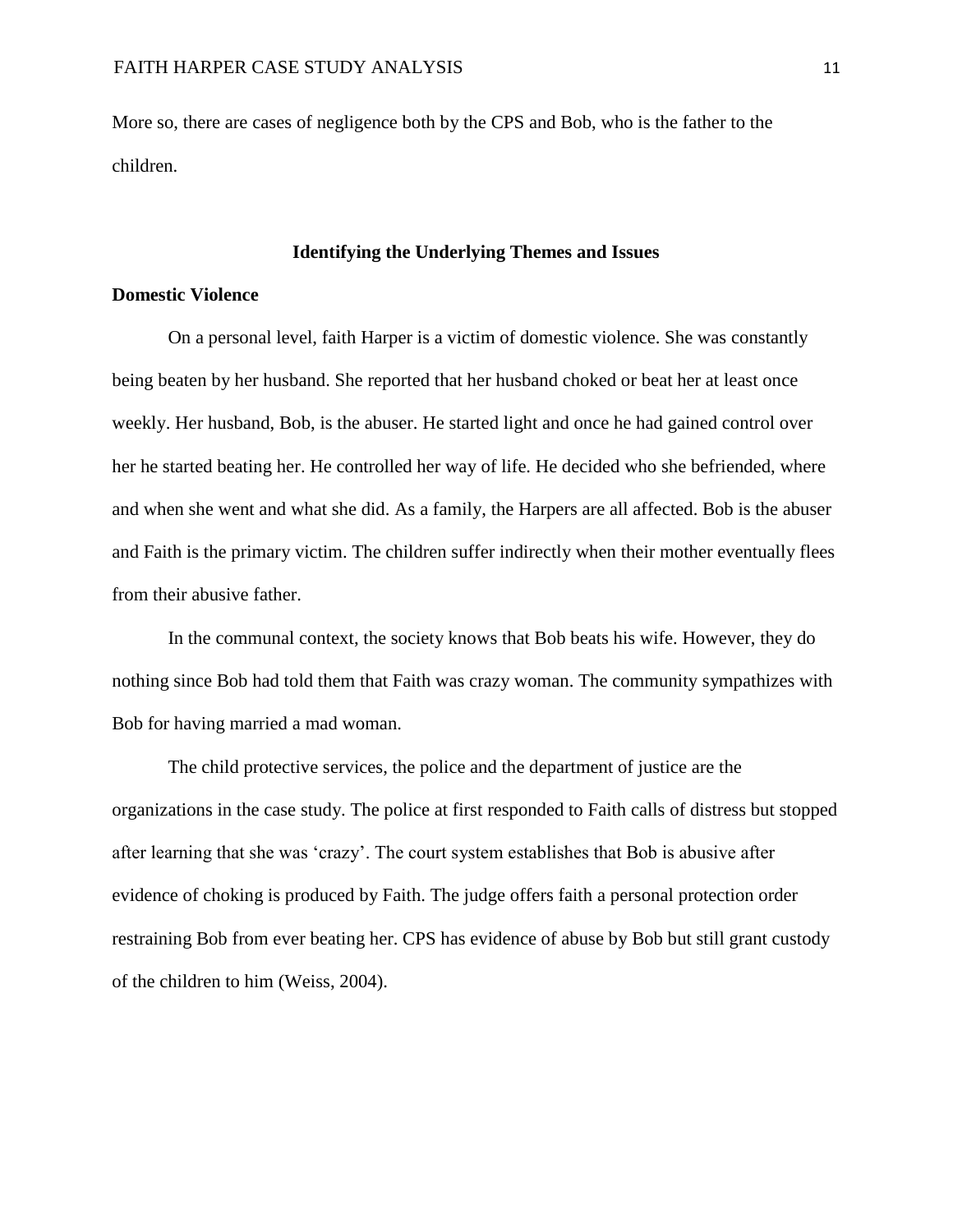# **Sexual abuse**

Faith is sexually abused by Bob who has sexual fantasies on rape. He dominates her sexually and forces her into bondage and sadomasochism. Bob also sexually abuses his two-year old son. He did this claiming to show him how to love like a father does.

At a family level, both Faith and her son are sexually abused by Bob. This makes this family very unstable and in need of psychological help.

Faith complains to the child protective services on the sexual abuse on her son by her husband. She claimed to have physical evidence to prove the same. However, her complains were not heard. Instead, CPS was aiming to fight her from getting custody of the children (Kenney, 2012).

## **Racism, Cultural differences and discrimination**

Faith is a victim of racial and cultural discrimination. She moved from Kenya and married a white American man. He knows that Faith is from a different culture. However, instead of helping her settle, he utilizes this aspect to dominate and spread false information about her. He tells the neighbors that she is crazy as they believe him

The family is heavily affected by these types of discrimination. When the community, organizations and the system discriminates against Faith, her children also suffer. They suffer once she is fighting for custody against all odds and they lack her motherly care.

The community agrees with Bob that Faith is crazy. They make this conclusion due to the cultural differences between them and her. They see her behaviors as insane whereas to her she is acting totally normal.

Organizations like the CPS are in the middle of discrimination against Faith. They do not listen to her petitions. They cut the visitation hours between her and the children by more than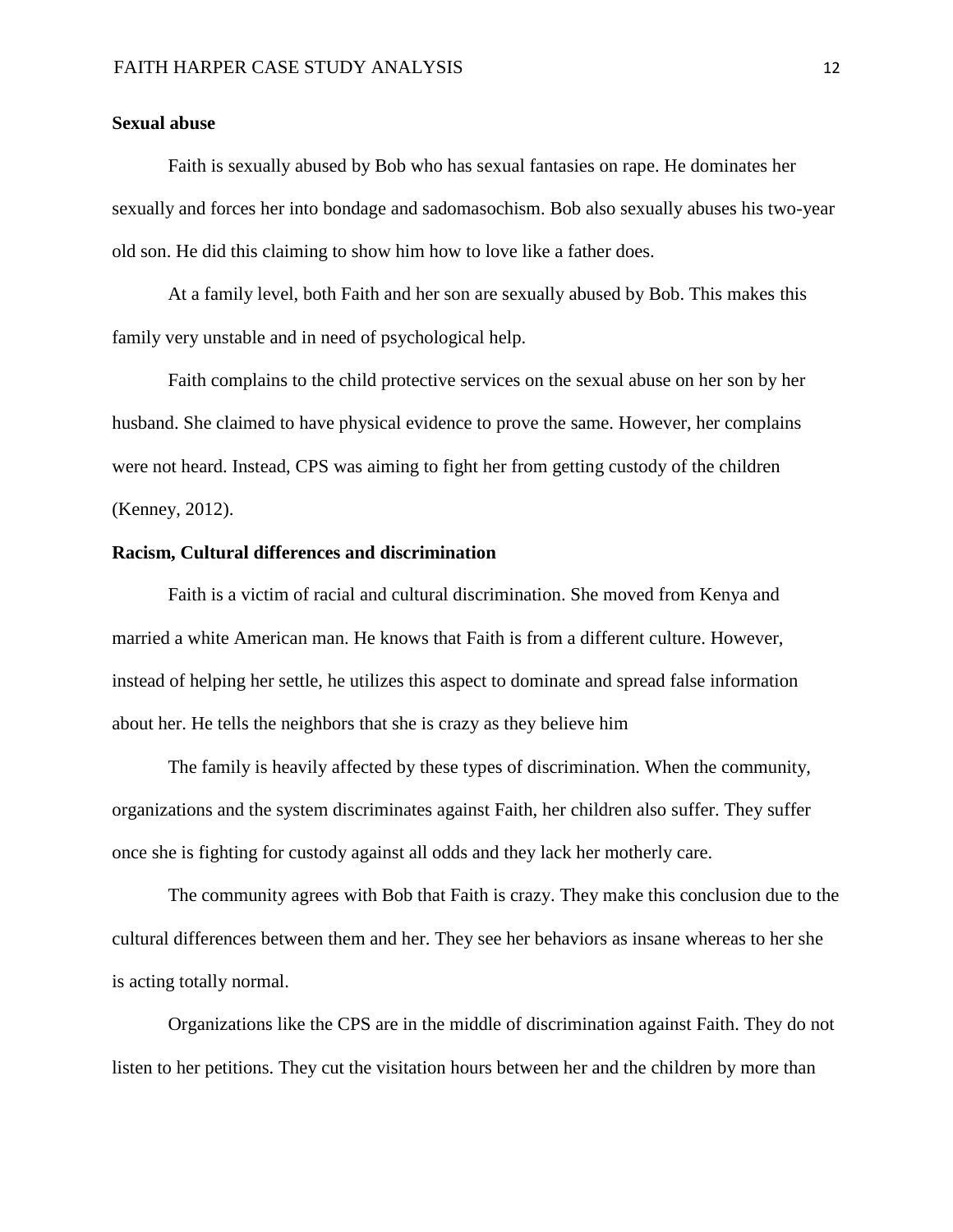half. . CPS social worker does not listen to her complains about the abuse she and her children have been facing in the hands of Bob. Besides social worker, Faith's lawyer sleeps in their meeting due to his discrimination against her origins and race. A judge cancels a temporary custody order and grants Bob custody. This ruling is done without proper and fair consideration of the factors on the ground. The judge also does not give her custody of her children in the end despite evidence showing that the children need her care and that her husband was abusive.

Faith's naivety of the US systems proves another source of discrimination against her. All systems seem to be operating contrary to her beliefs. Additionally, the system frustrates her legal efforts to seek justice. She also undergoes a biased test that unfairly proves that she suffers from obsessive compul disorder

#### **HIV/AIDS**

Faith was diagnosed with HIV later while at the shelter. He children too tested positive for the virus. Bob however, was not infected. The entire family besides Bob was HIV positive. Both Faith and the youngest child showed full blown symptoms. The community would be tasked at caring for those infected with HIV like in the home Faith later went to. Organizations like the courts would and CPS would not grant her custody due to her condition. The system proved to work against Faith on her custody battle once the news of her illness was known.

#### **Identify the Challenges**

#### **Inadequate knowledge of US laws by immigrants**

This challenge is evidenced by Faiths naivety on US laws and systems. She falls victim sexual and domestic abuse because her husband knows that she has no knowledge of the laws and systems in the US. She does not realize that domestic violence is illegal in the US unlike Kenya where it is quite normal. Bob also capitalizes on her naivety to turn the community and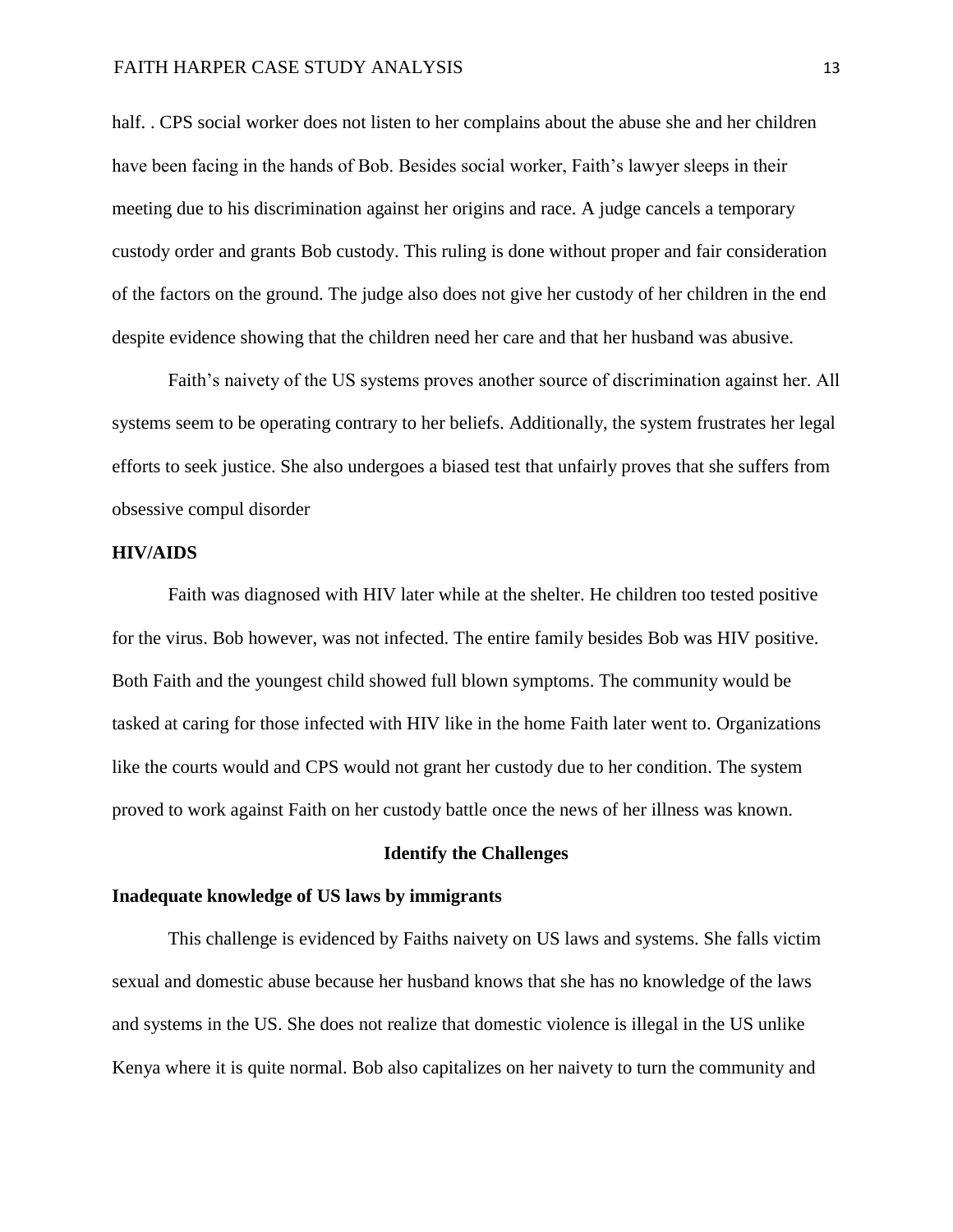other agencies against her terming her as crazy. Faith is left to be taught these laws by her case officer in the shelter she flees to. Most people take advantage of her lack of knowledge on US laws to her detriment. She also files a case without legal counsel to the surprise of the presiding judge.

# **Inadequate knowledge of immigrant citizens' culture by various agencies**

Faith's case manager was surprised when she refused to wear bright clothes. The case manager was of the notion that most African women preferred to wear brightly colored clothes. This, as she explains, was told to her in school where she learnt the art of being a social officer.

## **Racial discrimination by government workers**

Faith received a lot of racial and cultural discrimination in the various agencies that she interacted with before, during and after being at the shelter. While in her home, the police stopped responding to her distress call when Bob abused her. This was based on the communal knowledge that she was crazy. The police concluded this without proper analysis. They dismissed her pleas all together because she was black. A legal representative appointed in her legal cases once slept during their meeting. This can be explained as laxity due to the fact that Faith was a black client. Additionally, the cps officer handling her visitation did not pay attention to Faith's observations on her children's wellbeing.

#### **Identify Potential Solutions plan of Action**

#### **Widespread awareness on basic US laws to all immigrants**

The US government should start a program where all immigrants into the US are made aware of the different laws and policies that may affect them. From previous experiences a list of some of the issues affecting immigrants is made. From the list, a module of learning is developed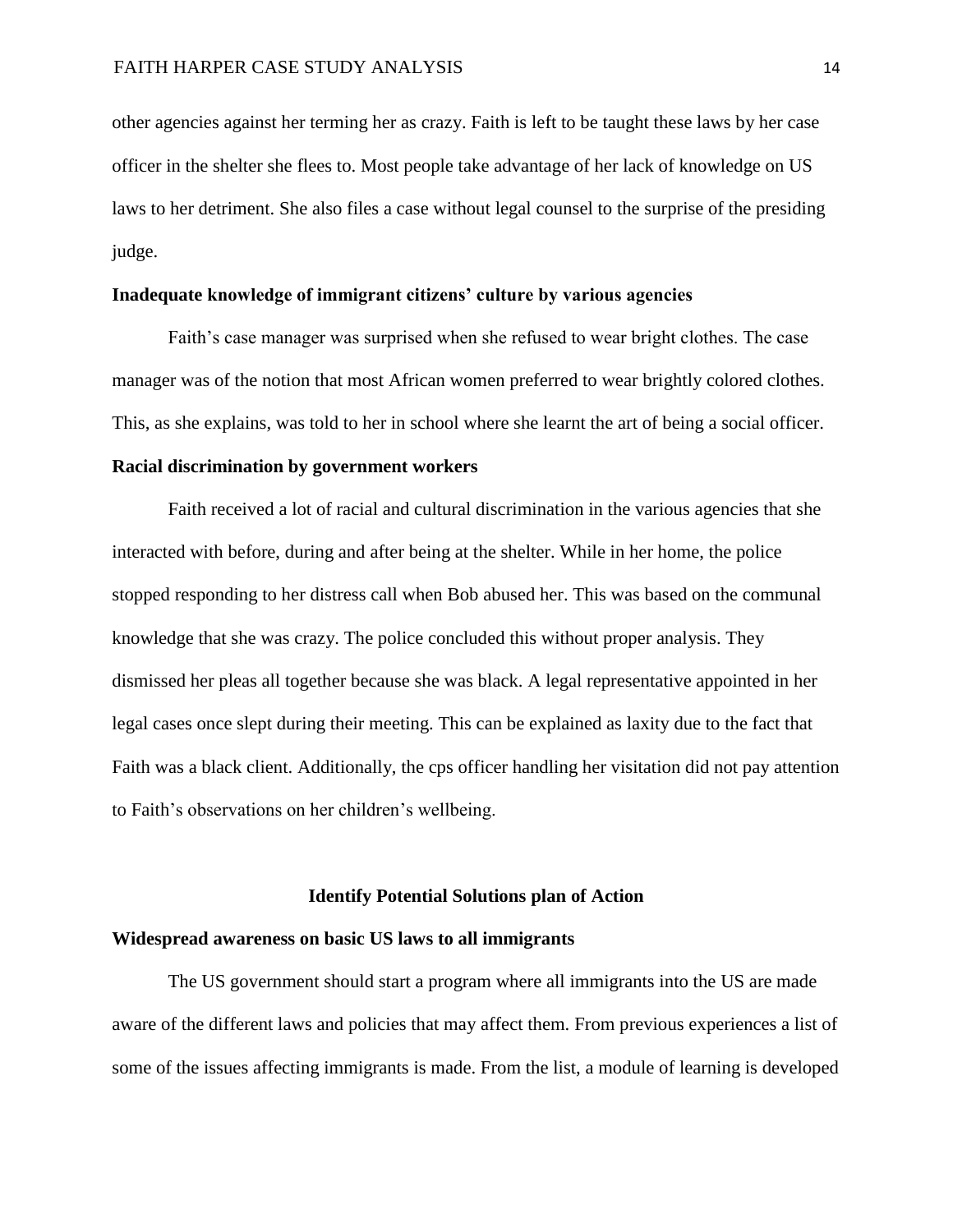for the immigrants with the necessary laws and system interventions. Additionally, they are assigned officers to help them in the transition. Immigrants into the US will avoid a case like that of the Harpers as the new citizen will have a general overview of the US laws layout (Austin, 2002).

## **Practical case studies in social work**

Potential social workers should be exposed to real time case studies of possible cases they are likely to encounter in the field. From these cases they are able to solve cases from different groups of people in the society. As such they will be ready to adequately handle numerous cases once they graduate. Workers will be able to identify with the victims unlike in Faith's case where the case officer learnt by actual interaction with the victim (Hall, 2003).

## **Awareness in agencies on the disadvantages of racial and minority discrimination**

Where real-time case studies are administered to potential social workers and other government employees, they should incorporate cases affected minority groups in the society. As such, the agents will have encountered similar cases before they actually handle a case that involves the minority in a community. Therefore, discriminatory cases like Faith's will be avoided or reduced (Chui & Wilson, 2006).

## **Use of references**

A case officer should learn from the mistakes in the case study that were made by the involved parties. A proper plan of action would have challenges and appropriate solutions to the challenges. A case officer should have adequate background information on the case. They should research other similar cases and learn from them. They should utilize the recommendations made on the other cases. Consequently, the case officer would be adequately equipped when handling new cases (Chui & Wilson, 2006).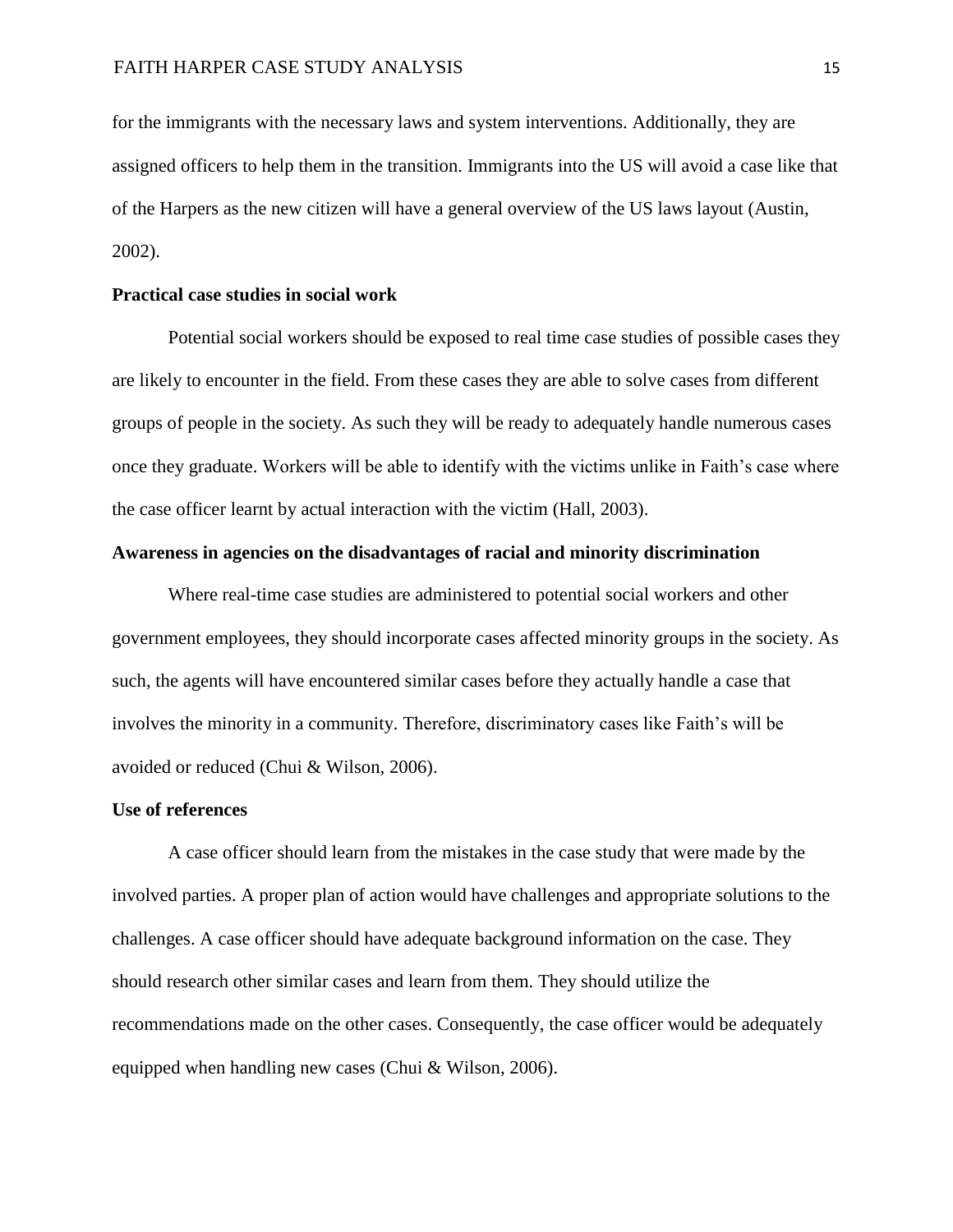Learning from previous mistakes is also a possible solution to many challenges that emerge in new cases. A case manager will use lessons learns previously to solve a certain problem that emerges while handling a case. The author of the case study was new to the field and thus had to tackle challenges first-hand and in an inexperienced way (Goldmeier, 1982).

## **Identifying Knowledge and Skills**

## **Background education**

A social worker ought to have passed through school where they are taught essential social works skills. They should know how to comfortably handle a client without upsetting them. They should possess psycho-evaluative skills to assess the psychological condition of the victim and cat accordingly. In school they are also taught on the various channels they can use to assist a victim of any case. They should also be able to identify a victim without asking them (Chui & Wilson, 2006).

## **Critical Thinking and open-mindedness**

A worker ought to know how to react to emerging challenges. They should be able to come up with solutions fast. They also have to possess an open mind. This way the worker will have the ability to think outside the box when handling a complex case or scenario in the field (Chenoweth & McAuliffe, 2005).

#### **Resourceful**

A worker has to have solutions to almost all challenges that may emerge in their course of duty. They have to know where and how to acquire certain information on a case. They should be good readers getting solutions from previous cases. They should also know who and when to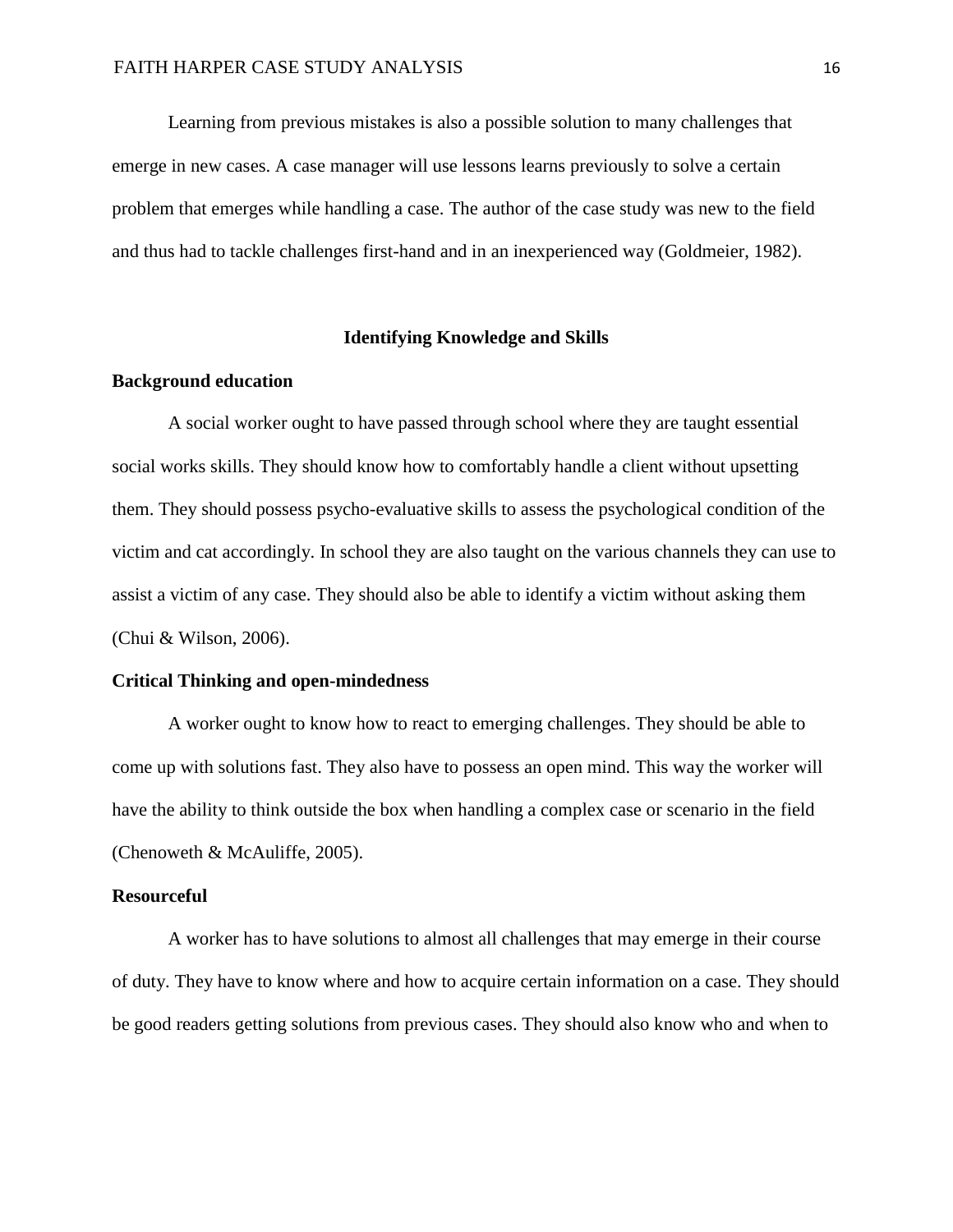consult in case they encounter a tough challenge they cannot adequately handle by themselves Hall, C. (2003).

#### **References**

- Anastas, J. W. (2012). *Research Design for Social Work and the Human Services*. New York: Columbia University Press.
- Austin, D. M. (2002). *Human services management: Organizational leadership in social work practice*. New York: Columbia University Press.

Cefrey, H. (2009). *Domestic violence*. New York, NY: Rosen Pub. Group.

- Chenoweth, L. I., & McAuliffe, D. A. (2005). *The road to social work & human service practice: An introductory text*. Southbank, Vic: Thomson Learning.
- Chui, W. H., & Wilson, J. (2006). *Social work and human services best practice*. Leichardt, N.S.W: Federation Press.
- Goldmeier, J. (1982). *Social work, social welfare and the human services: Myths and realities*. Baltimore: School of Social Work and Community Planning, University of Maryland at Baltimore.
- Hall, C. (2003). *Constructing clienthood in social work and human services: Interaction, identities, and practices*. London: Jessica Kingsley Publishers.